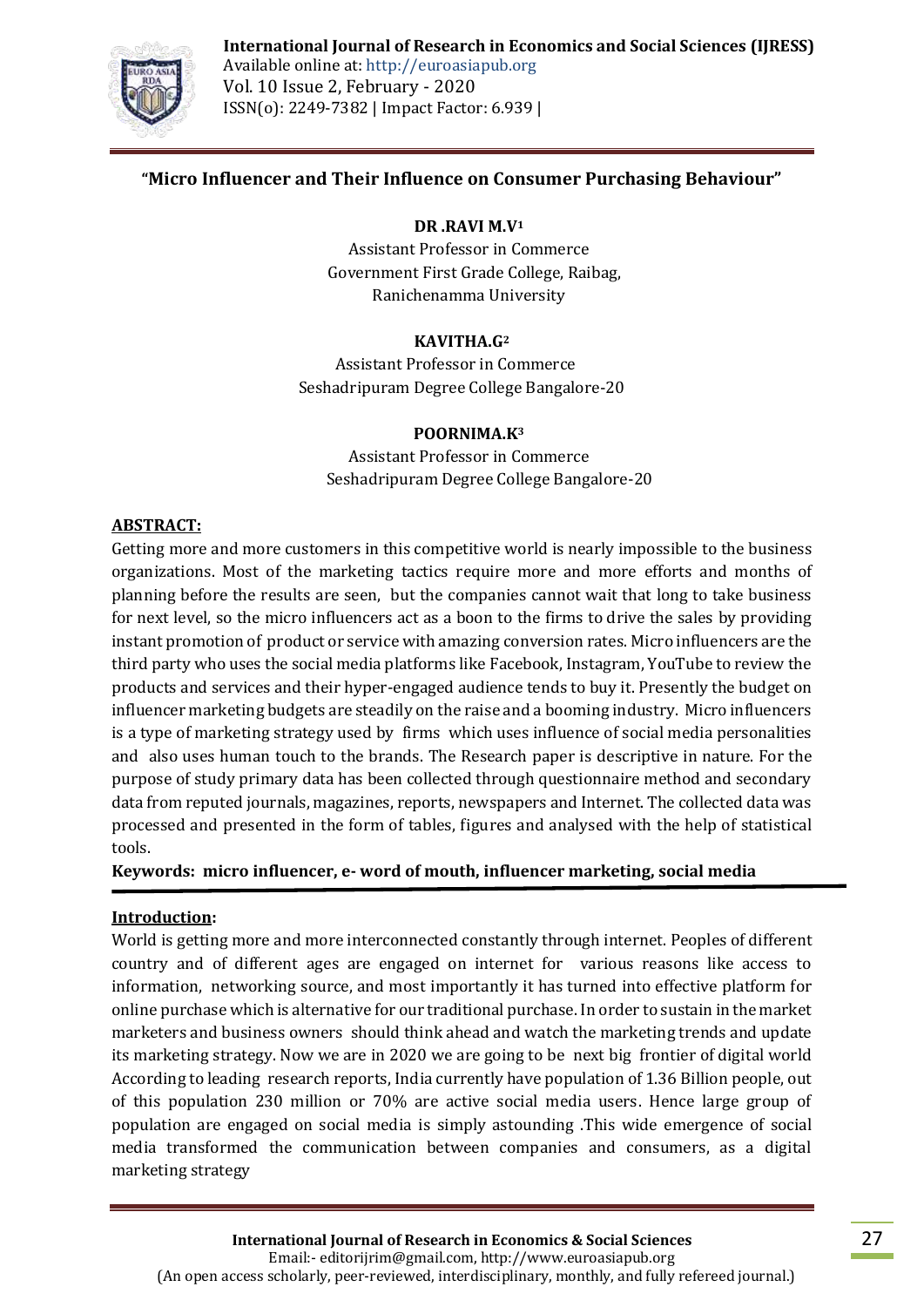## **International Journal of Research in Economics and Social Sciences (IJRESS)**  Vol. 10 Issue 2, February - 2020 ISSN(o): 2249-7382 | Impact Factor: 6.939

Whether it is a brand or the consumers, marketers looks into the future to anticipate the upcoming trend in the market. Now micro- influencers are the marketing force, this generation is very digitally oriented and according to the survey analysis, people checks their phone at least 43 times a day( Rouse 2017) by this data it is clear that Social media as become essential part of millennial lives. Using this as an opportunity, companies are trying to frame marketing strategy. Today generation looks for value in brands and they will rely on trusted sources and reviews before getting a product or service this make micro influencer as a effective promoting tool. Companies started to use a type of eWOM which influence the purchase, intension for the product through a third party called micro influencers. It may range from celebrities to bloggers who use their social media networks like Facebook, YouTube and Instagram as the like to influence buying behaviour among their followers to share their perspective on the most varied subjects.

The influencers approaches are more natural, trust worthy and personal way that directly talks to audience about their experience, preference or opinion about certain brands to their followers, they see it as a genuine advice than celebrity endorsement people trust the recommendation of the people they know, this powerful every day consumers have ability to shape the audience attitude towards the products or services. Markets are now focusing on the interaction between influencers and their audience and that is measured by likes, comments and the ultimate trust followers. Micro influencers can be seen in any sector they could be on health and wellness, food and cuisine, entrepreneurship or fashion and beauty to name a few prominent categories and now its a billion dollars industry.

#### **Micro influencer and ROI**

When companies for its brand to achieve best possible ROI on a campaign, it's a good deal to hire a group of micro influencers . Micro influencers do not have a same reach as the macro influencers have like a celebrity, the reach of micro influencers is also very limited so organizations has to concentrate wants to work with group of micro influencers to make more worth and effective and to reach of the campaign. The influencer should have good number of followers and engagement rate to be valuable to a brand. The combo of micro influencer and the celebrity influencer may rise the ROI of a campaign and lower the overall marketing spend.

Review of Literatures

- **Amber Gulamali & Julia Persson :** In this study titled **" What is the role of the Social Media Influencer when the consumer decides to voluntarily switch brands**" opine that the research was based on the assumption that the switching motivation was present at the point of seeing the brand endorsement of an SMI the consumer followed. The SMI could embody the role of the opinion leader, the social leader and micro-celebrity. However, it depends on the brand switching motivation which of these 3 roles is most prominent. It was found that when the consumer switches brands out of dissatisfaction or a need for variety, the SMI will foremost be perceived as an opinion leader, as the consumer primarily valued that the SMI had experience with the product, was an expert in the product category and was objective in his or her argumentation.
- **Morgan Glucksman(2017):** Conducted his study titled " Rise of Social Media Influencer Marketing on Lifestyle" concluded that Branding influencer marketing, the process of identifying, engaging and supporting individuals who create conversations with a brand's customers, is a growing trend used in public relations initiatives. In recent years, this strategy has become predominantly centredon social media, creating an opportunity for brands to market through social media influencers. To investigate this phenomenon, the author conducted pentadic analysis as well as qualitative content analyses of posts by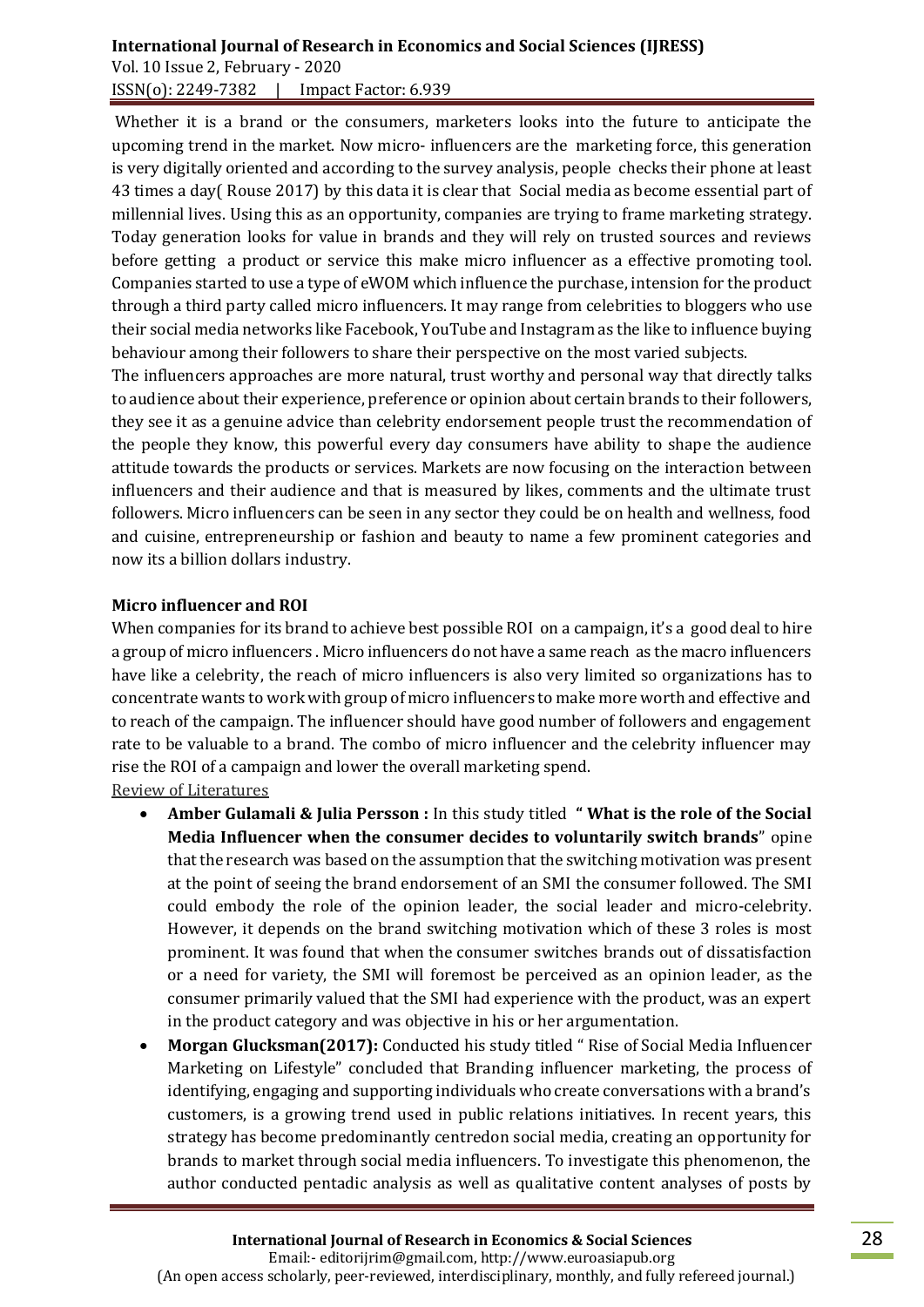social media influencers. Findings revealed that the use of social media influencer marketing in public relations initiatives has broken the wall between the consumer and the brand, changing the way the two interact.

- **Micro-Influencers: The Marketing Force of the Future? – Forbes( 2018) in the article about micro influencers opine that** influencers are group of the most highlyfollowed social media stars with millions of followers or is it someone more approachable and relatable, with a smaller, yet immensely dedicated following. If it's the latter, they are likely micro-influencers. On the surface, it seems as though an influencer's total following matters more than anything else. And while the overall following numbers do attract attention, engagement is the key factor in an influencer's ultimate success when it comes to commercial viability focusing on the interaction between influencers and their audiences and that is measured by likes, comments and the ultimate trust followers have in the influencers they are following. Micro-influencers often have very high engagement with their fan-bases and are often over-looked by brands in the social media campaigns they are pursuing.
- **Vaibhavi Nandagiri & Leena Philip(2018):** The study was conducted to know the impact of the influencers specifically in regards with Instagram and you tube and opine from the study conducted that the influencers of Instagram and YouTube have a positive impact on the followers while endorsing the product and services as the followers see them most credible source and thus the followers are willing to purchase and try out the products reviewed and endorsed.

#### **Objectives of Present Study**

- **1.** To know what kind of influencers follow most often,
- **2.** To know how micro influencers shape the attitude of the consumers in buying products;
- **3.** To explore the attributes that an influencer possess or should possess and their impact on purchase intent of customer.

## **Research Methodology:**

The study is conducted by using exploratory design as the purpose of how influencer influence the attitude of buyer and what are features of influencer are modifying the buying behaviour. The study is conducted in Bangalore. Survey method is used for collecting data with the help of wellstructured questionnaire. The data collected and analysed using the simple percentage method.

## **Sources of Data collection**

The study has been carried out based on primary data and secondary data. The sample of 320 responses collected with the help of well-structured questionnaire. Secondary data is collected from various sources such as published books, Articles published in different journals & newspapers, periodicals, conference paper, working paper and Websites, etc.

## **Sample Framework of the study**

A sample size of 350 was selected using the convenience sampling procedure out of which 320 copies were retrieved in usable form. This represents a response rate of 91.4%.The sample includes the population who follow micro influencers of various product categories of different age groups. Responses of the respondents collected determine the reliability of survey.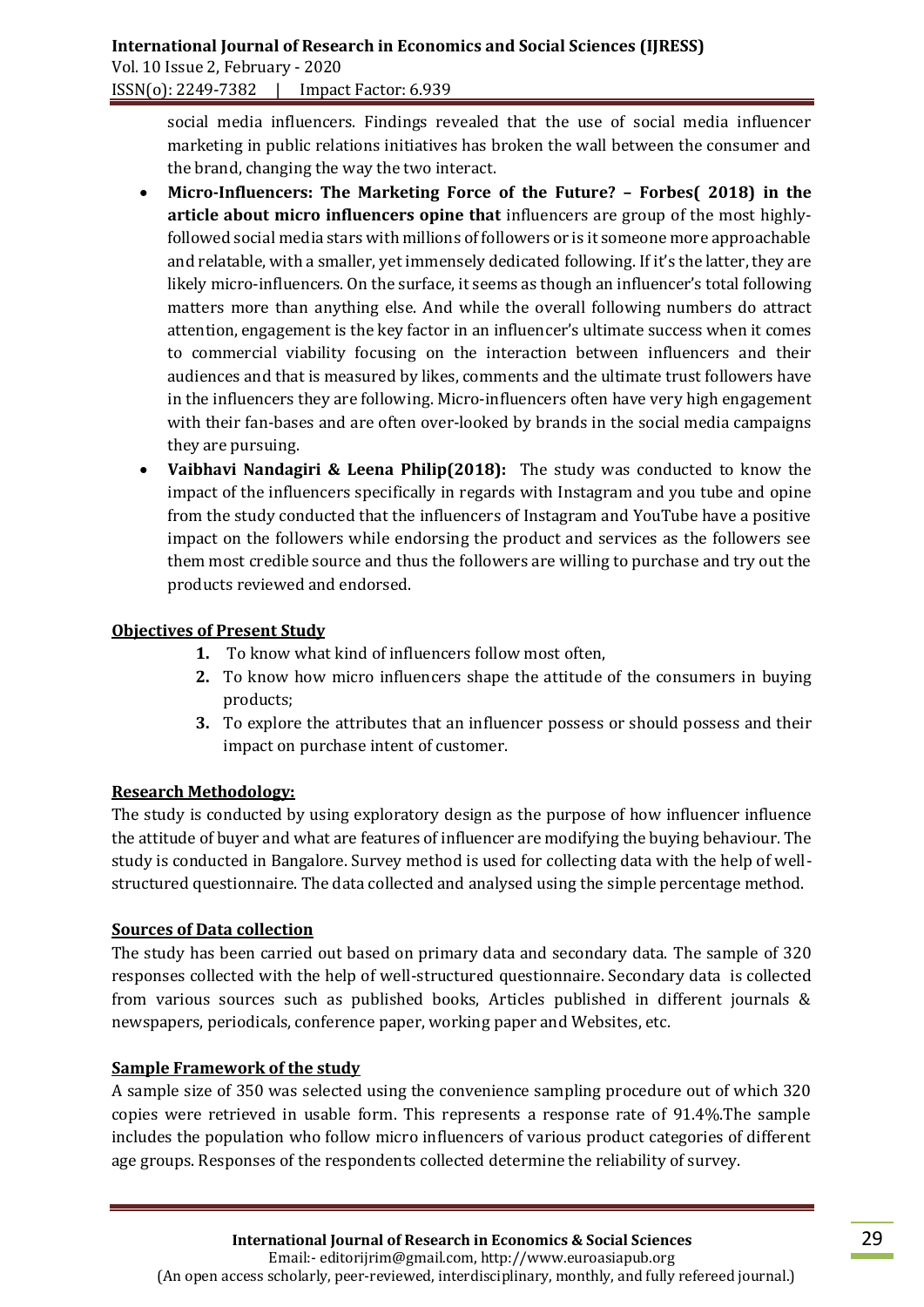## **International Journal of Research in Economics and Social Sciences (IJRESS)**

Vol. 10 Issue 2, February - 2020 ISSN(o): 2249-7382 | Impact Factor: 6.939

#### **Basis of Sampling:**

- Respondents should have social media accounts.
- Respondents should be active users of social media.
- Respondents should be aware of micro influencers.

#### **Result analysis and Discussion**

Demographic profile of sample respondents

# **Table 1-Gender and Profession of sample respondents**

 **Gender Profession**

| Gender       | <b>Number</b> | Percentage |
|--------------|---------------|------------|
| Men          | 145           | 46         |
| Women        | 175           | 54         |
| <b>Total</b> | 320           | 100        |

| <b>Particulars</b> | <b>Number</b> | Percentage |
|--------------------|---------------|------------|
| Employed           | 205           | 64         |
| Unemployed         |               | O          |
| Self employed      | 23            | 8          |
| Students           | 92            | 28         |
| <b>Total</b>       | 320           | 100        |

#### **Source: primary data**

**Interpretation:** Table 1 represents the gender and profession classification of sample respondents. 46% of respondents belong to men category and 54% of people belong to women category and among the sample respondent's majority comes under employed profession.

#### **Table 1.1 Age of Sample Respondents**



**Interpretation:** Majority of respondent's age belongs to 21-29years i.e. it contributes 48% of the sample respondents. Even after leaving out of the unqualified questionnaire 28-38 is the dominating age group.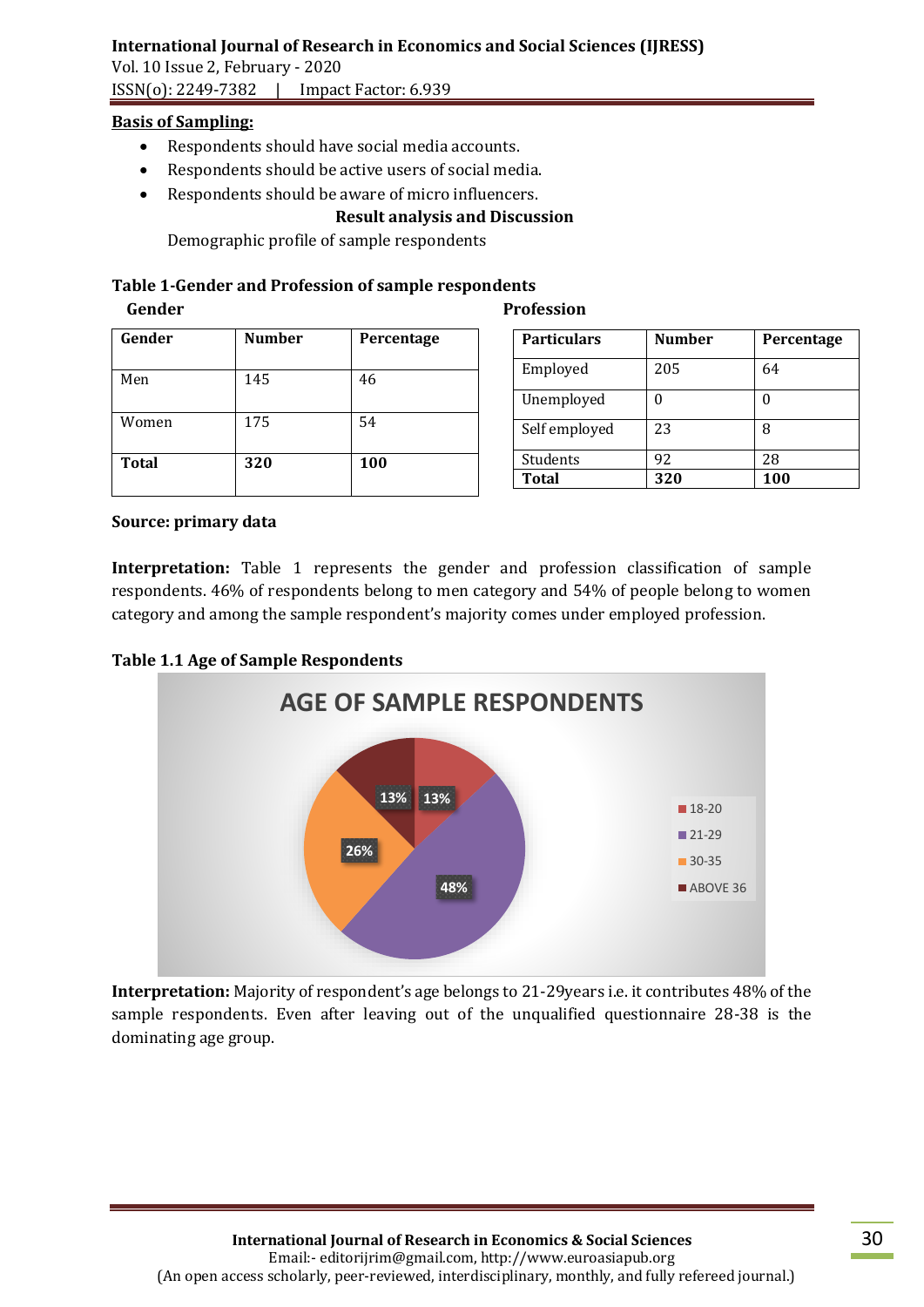# **International Journal of Research in Economics and Social Sciences (IJRESS)**  Vol. 10 Issue 2, February - 2020

ISSN(o): 2249-7382 | Impact Factor: 6.939

#### 0 50 100 150 YOUTUBE INSTAGRAM FACEBOOK BLOGS **TWITTER** 68 125 35 57 35 **Social media number Percentage** Twitter | 35 | 11 Blogs 57 18 Facebook 35 11 Instagram 125 39 YouTube 68 21 **Total 320 100**

**Table 2: Micro influencer reach by various social media platforms**

**Interpretation:** This statistic of the survey shows Instagram is preferred by most respondents followed by you tube. This two online platforms have highest numbers of followers. However, the result of the study also revealed that the audience of these online platforms is different. Women are more likely join to Instagram account than other social media available and men are more likely to visit you tube than women.





| оf<br><b>Type</b> | Number | Percentage    |
|-------------------|--------|---------------|
| influencer        |        |               |
| Entertainer       | 115    | 36            |
| Fashion           | 43     | 13            |
| Celebrity         | 74     | 23            |
| Beauty            | 82     | 26            |
| Activists         | 6      | $\mathcal{L}$ |
| <b>Total</b>      | 320    | 100           |

**Interpretation:** The most popular type for consumers to follow are in entertainment. With 36% of of those surved opined that they follow entertainer influencers, second place next to this are beauty influencers with 26% saying they follow those that can provide tips and recommandations for looking great. Celebrities were also followed by 23% close enough to beauty influencer who want to hear directly from their favorite actors, musicians, and more. Followed by fashion and activists with 13 % and 2% .





# **International Journal of Research in Economics & Social Sciences**

 Email:- editorijrim@gmail.com, http://www.euroasiapub.org (An open access scholarly, peer-reviewed, interdisciplinary, monthly, and fully refereed journal.)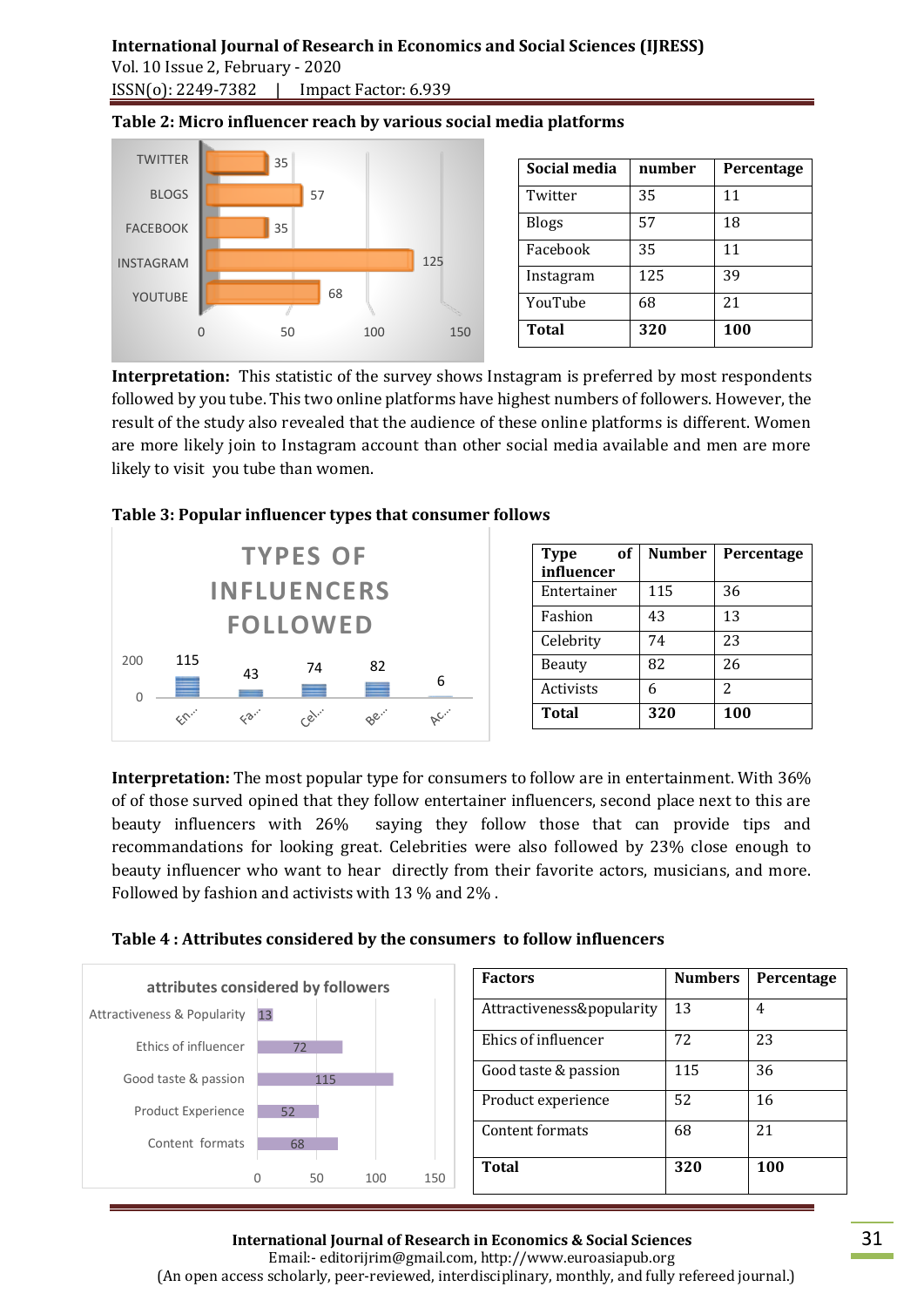**Interpretation:** 36% of resondents says that they follow more Influencers who have good taste and passion also, 72% say that that the influencer core values should also align with the respondents equally important in the eyes of the consumer is the content formats that enables them to engage the audience.16% of respondents say that product experience is an important criteria. with Least importance is given to attractiveness & popularity. It clearly says that passion & values is the heart of successful influencer.

| <b>Statements</b>                     |               | <b>SA</b> | A    | N    | DA   | <b>SDA</b> | Mean | <b>SD</b> |
|---------------------------------------|---------------|-----------|------|------|------|------------|------|-----------|
| made a purchase<br>based on           | N             | 90        | 109  | 14   | 73   | 34         | 2.54 | 1.382     |
| influencer recommendations            | $\frac{0}{0}$ | 28.1      | 34.1 | 4.4  | 22.8 | 10.6       |      |           |
| I found out about new trends on       | N             | 59        | 146  | 37   | 51   | 27         | 2.50 | 1.203     |
| social media influencer               |               |           |      |      |      |            |      |           |
|                                       | $\%$          | 18.4      | 45.6 | 11.6 | 15.9 | 8.4        |      |           |
| I actively seek out online reviews    | N             | 102       | 64   | 54   | 58   | 42         | 2.61 | 1.428     |
| before making purchase decision       |               |           |      |      |      |            |      |           |
|                                       | $\frac{0}{0}$ | 31.9      | 20   | 16.9 | 18.1 | 13.1       |      |           |
| If<br>online<br>blogger/<br>few<br>my | N             | 122       | 64   | 40   | 63   | 31         | 2.43 | 1.410     |
| personality recommends brand, I       | $\%$          | 38.1      | 20   | 12.5 | 19.7 | 9.7        |      |           |
| am more likely to try it              |               |           |      |      |      |            |      |           |
| Common control come letter            |               |           |      |      |      |            |      |           |

#### **Table5: Influence on purchase behaviour**

**Source: primary data**

Interpretation: Table no. 5 captures the influence of micro influencers on the purchase behaviour of the consumers. 62 % strongly agree and agrees that they not only follow the micro influencer but also they purchased the product based on the recommendation. 63% of respondents strongly agree and agrees that they find a new trend on social media influencer. 51% strongly agree and agree that they prefer to take a review from influencers before making a purchase decision. 58% strongly agree and agree that they like to try the products that are recommended by social media influencer.

## **Table 6: When do the followers distrust or stop following the influencer**



| <b>Reasons</b>        | N <sub>0s</sub> | $\frac{0}{0}$ |
|-----------------------|-----------------|---------------|
| Cloned captions       | 13              | 4             |
| Change in quality of  | 42              | 13            |
| photos                |                 |               |
| Too<br>of<br>much     | 79              | 25            |
| sponsored content     |                 |               |
| Don't align with core | 63              | 20            |
| values                |                 |               |
| Loss of interest      | 123             | 38            |
| <b>Total</b>          | 320             | 100           |

**Interpretation:** 38% of respondents said that they stopped following an influencer over a period of time due to loss of interest. 25% of people stopped following because of too much sponsored content by influencer and 20% people say they not follow when influencer values are not aligned with them, 13% change in quality of posts, 4% of people not follow due to cloned content. This statistics shows clearly As long as influencer stays relevant and interesting to follower, the follower will stick around, but once the follower lose their interest they will find the next influencer that can help followers with whatever they're looking at that time.